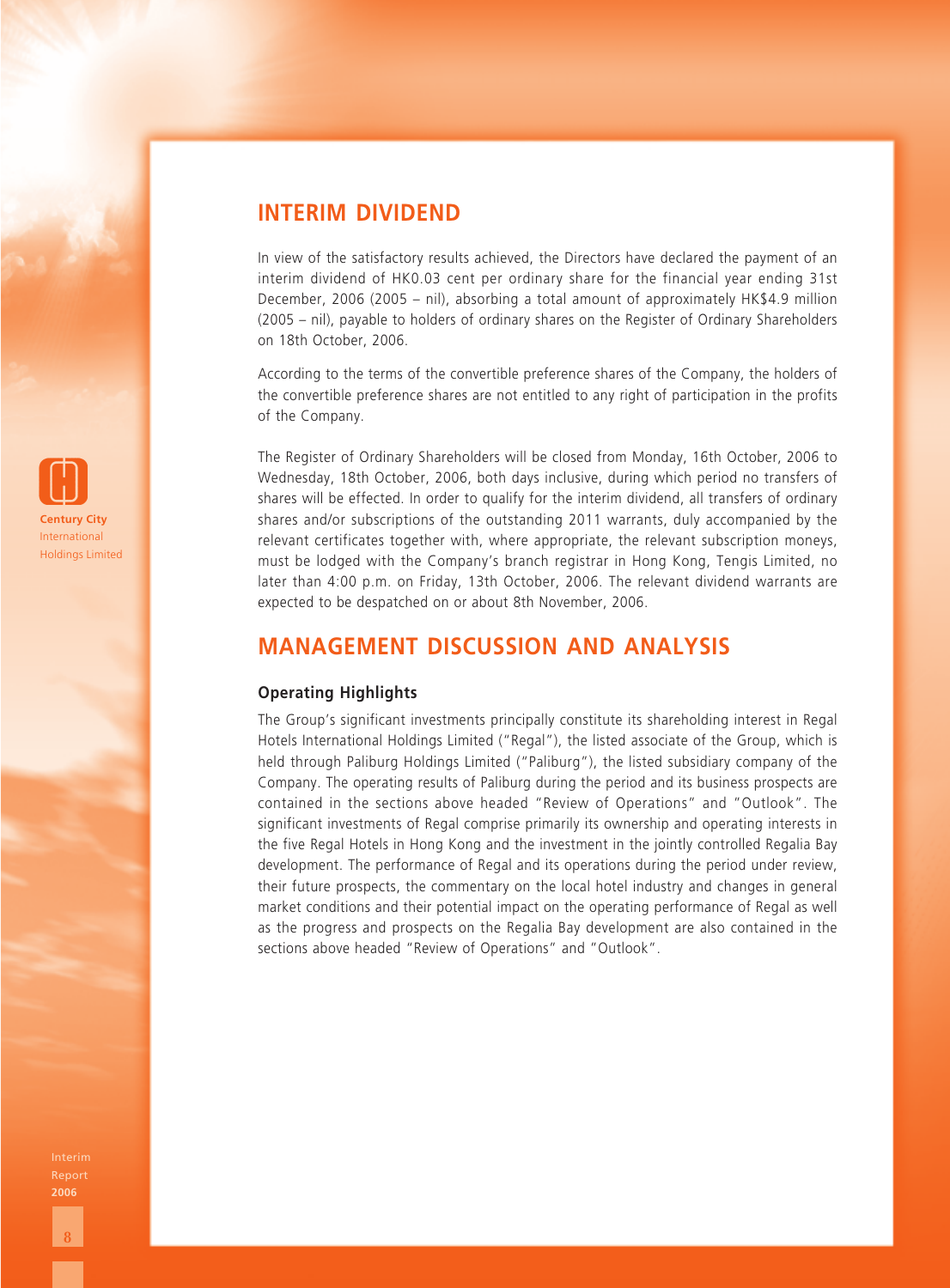## **Cash Flow and Capital Structure**

During the period under review, net cash outflow from operating activities amounted to HK\$11.4 million (2005 - HK\$16.4 million). Net interest payment for the period amounted to HK\$3.8 million (2005 - HK\$26.8 million).

During the period under review, a total of 1.1 million new ordinary shares of the Company were allotted and issued to the holders of the 2011 Warrants of the Company who exercised the subscription rights in an aggregate amount of HK\$0.1 million attaching to the 2011 Warrants at the subscription price of HK\$0.10 per ordinary share. As at the date of this report, a total of 1.1 million new ordinary shares of the Company have been allotted and issued upon exercise of the 2011 Warrants, and the aggregate amount of the 2011 Warrants remaining outstanding was HK\$328.2 million exercisable into 3,282.2 million new ordinary shares of the Company at the prevailing subscription price of HK\$0.10 per ordinary share (subject to adjustments).

During the period under review and up to the date of this report, a total of 50,000,000 new ordinary shares of the Company were allotted and issued by the Company upon conversion of the firm bonds (the "Firm Bonds") in an aggregate principal amount of HK\$5.0 million under the zero coupon guaranteed convertible bonds due 2010 guaranteed by, and convertible into ordinary shares of the Company in an aggregate principal amount of HK\$240.0 million (comprising the issued HK\$80.0 million Firm Bonds and the HK\$160.0 million optional bonds (the "Optional Bonds")) (the "Bonds") issued by Supreme Way Limited, a wholly owned subsidiary of the Company, based on the conversion price of HK\$0.10 per ordinary share. As of the date of this report, there are outstanding Firm Bonds in the aggregate principal amount of HK\$75.0 million in issue, and the two third party optionholders have the rights to subscribe for the Optional Bonds at the conversion price of HK\$0.10 per ordinary share. The remaining Firm Bonds and the Optional Bonds, if fully subscribed and issued, are, subject to the fulfilment of certain conditions, convertible into a total of 2,350,000,000 new ordinary shares of the Company at the initial conversion price of HK\$0.10 per ordinary share (subject to adjustments).

### **Assets Value**

Regal's five hotel properties in Hong Kong are now stated at cost less accumulated depreciation and amortisation on the hotel land and buildings. Consequently, adjustments have been made retrospectively to the interests of the Group held in Regal to reflect the fair value of Regal's hotel properties in 1993 when the Group initially acquired Regal as a subsidiary.

In order to more fairly reflect the Group's net assets position, the Group considers it appropriate also to present to shareholders, as set out below, supplementary information on the Group's statement of net assets on a proforma basis that Regal were to state its five hotel properties in Hong Kong at their open market valuations as at 31st December, 2005.

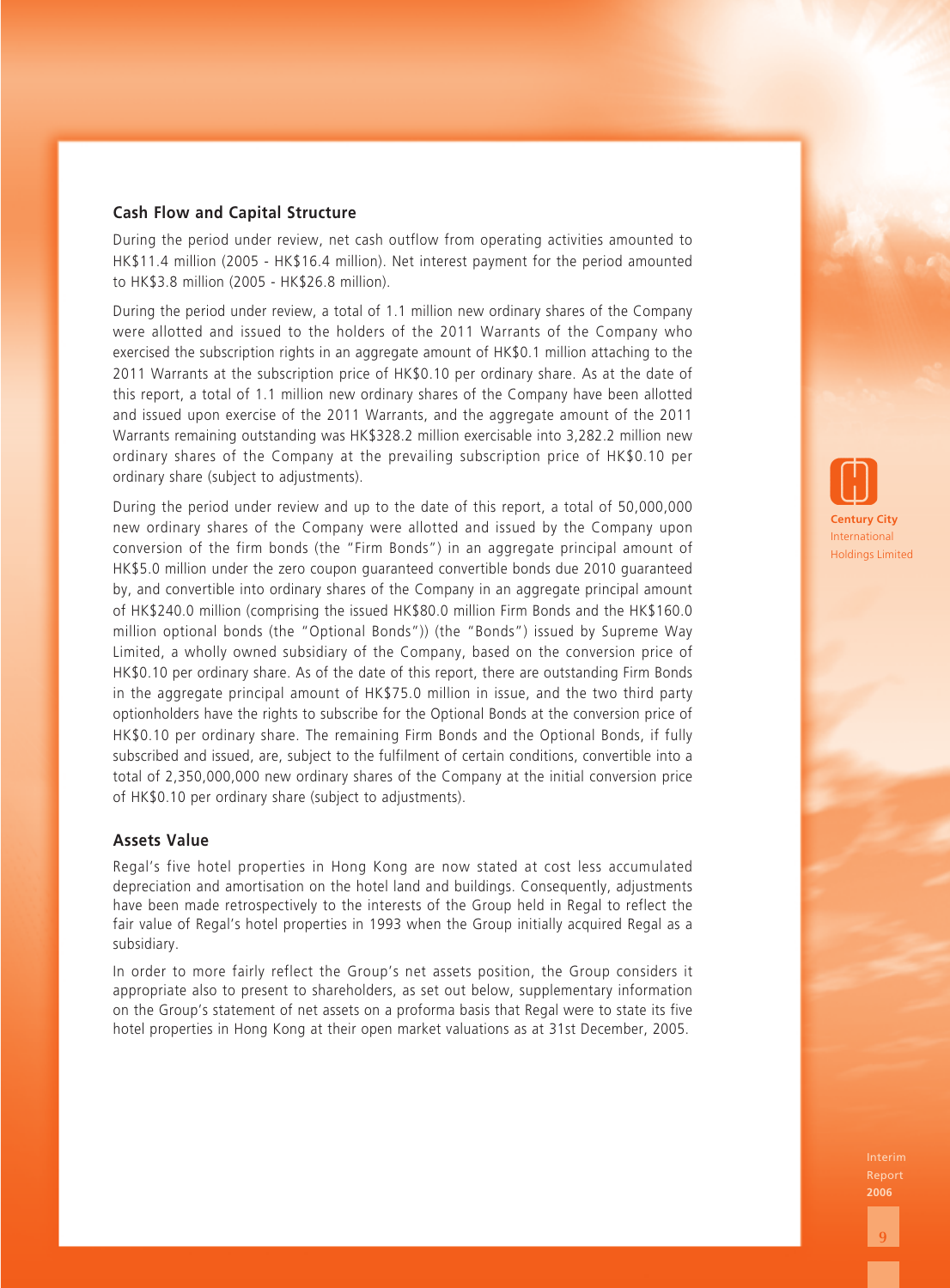## **Statement of Proforma Net Assets**

|                                                                                                                        | 30th June,<br>2006<br>(Unaudited) | 31st December,<br>2005<br>(Unaudited) |
|------------------------------------------------------------------------------------------------------------------------|-----------------------------------|---------------------------------------|
|                                                                                                                        | <b>HK\$'million</b>               | HK\$'million                          |
| NON-CURRENT ASSETS<br>Interests in associates<br>Add: Attributable revaluation surplus<br>relating to hotel properties | 2,823.6                           | 2,700.7                               |
| of Regal*                                                                                                              | 3,440.8                           | 3,469.4                               |
| Other non-current assets                                                                                               | 6,264.4<br>677.4                  | 6,170.1<br>391.4                      |
| TOTAL NON-CURRENT ASSETS                                                                                               | 6,941.8                           | 6,561.5                               |
| <b>CURRENT ASSETS</b><br><b>CURRENT LIABILITIES</b>                                                                    | 503.6<br>(401.7)                  | 652.0<br>(403.8)                      |
| NET CURRENT ASSETS                                                                                                     | 101.9                             | 248.2                                 |
| TOTAL ASSETS LESS CURRENT LIABILITIES                                                                                  | 7,043.7                           | 6,809.7                               |
| <b>NON-CURRENT LIABILITIES</b>                                                                                         | (269.9)                           | (223.0)                               |
| PROFORMA NET ASSETS                                                                                                    | 6,773.8                           | 6,586.7                               |
| MINORITY INTERESTS                                                                                                     | (3,048.5)                         | (2,962.0)                             |
| PROFORMA NET ASSETS ATTRIBUTABLE TO<br>EQUITY HOLDERS OF THE PARENT                                                    | 3,725.3                           | 3,624.7                               |
| Proforma net asset value per ordinary share                                                                            | <b>HK\$0.20</b>                   | HK\$0.20                              |
|                                                                                                                        |                                   |                                       |

\* Based on the aggregate open market valuations of Regal's hotel properties in Hong Kong of HK\$14,500 million as at 31st December, 2005 less fair value adjustment already taken into account by the Group in its interests in associates

#### **Borrowings**

As at 30th June, 2006, the Group's gross borrowings net of cash and bank balances amounted to HK\$224.8 million (31st December, 2005 – HK\$228.5 million). Gearing ratio based on total assets of HK\$4,004.6 million (31st December, 2005 – HK\$3,744.1 million) was 5.6% (31st December, 2005 – 6.1%). However, based on the proforma total assets of HK\$7,445.4 million as at 30th June, 2006 (31st December, 2005 – HK\$7,213.5 million), as adjusted for the revaluation surplus relating to the hotel properties as aforesaid, the gearing ratio would be 3.0% (31st December, 2005 – 3.2%).